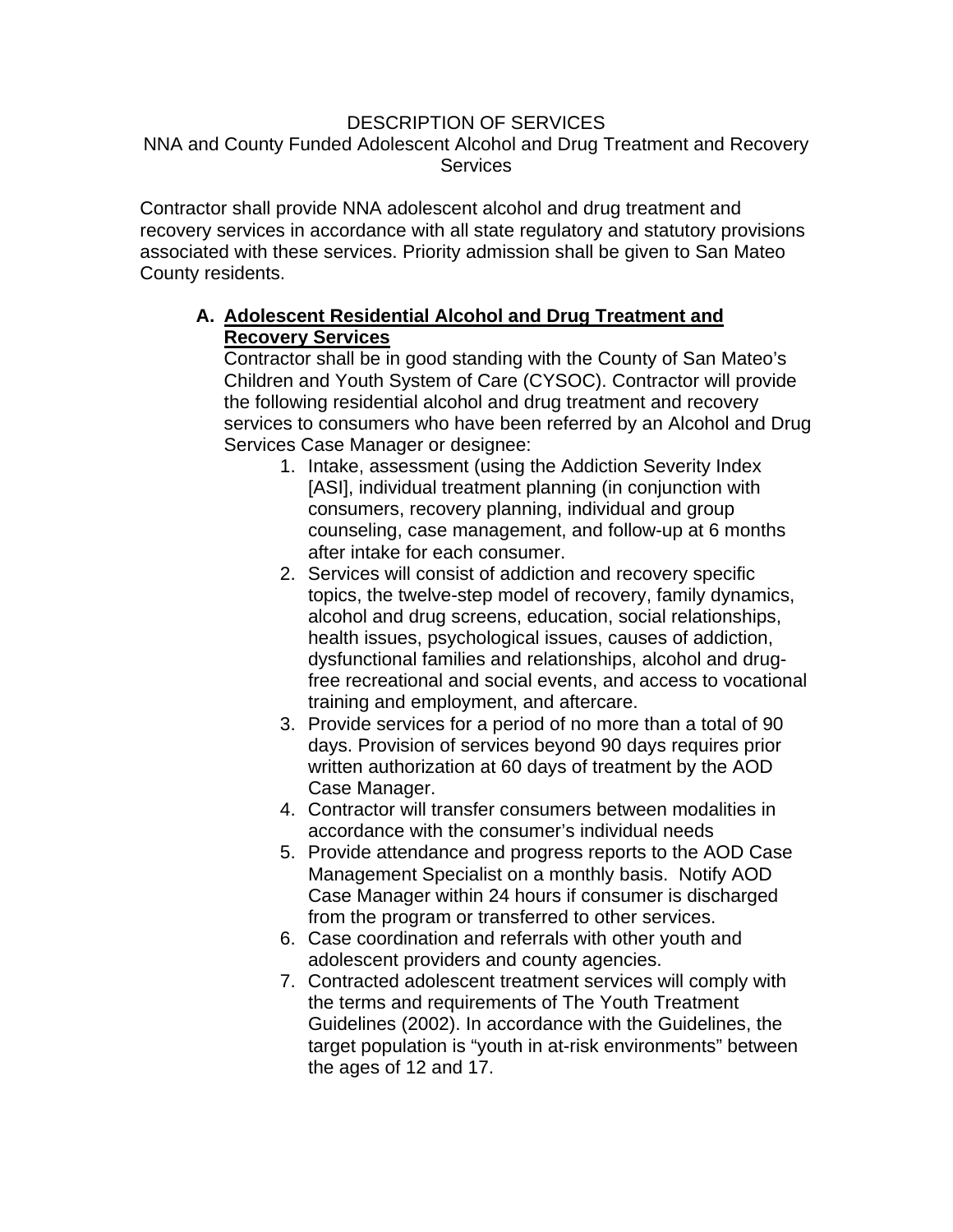- 8. A high priority should be placed on identifying children with AOD problems within other public service systems, such as schools, child protective services, county mental health, perinatal AOD programs, probation, and, Medi-Cal and Healthy Families programs.
- 9. In accordance with the guidelines, family counseling must be provided as part of youth treatment.
- 10. The following are minimum critical requirements from the Youth Treatment Guidelines for youth treatment that shall
	- be implemented in the contractors treatment standards:
	- a. Age appropriate treatment that addresses developmental, peer, and family issues.
	- b. Alcohol and Drug Testing
	- c. Discharge Planning
	- d. Continuing Care
	- e. Treatment provided from an asset rather than a deficit model perspective
	- f. An asset model should include the development of support, empowerment, boundaries and expectations, constructive use of time, commitment to learning, positive values, social competencies and positive identity.
- 11. A separate billing and record keeping system will be kept by Contractor for those individuals receiving these services Contractor's monthly itemized bill will include the following:
	- 1. Name of consumer receiving NNA funded adolescent residential treatment and recovery services.
	- 2. Dates services were provided, the number of bed days provided for adolescent residential services, broken down by consumer.
	- 3. Total amount of the bill for each month.
	- 4. Contractor will submit itemized bill and invoice statement by the tenth (10) day of the month following the month services were provided. Bills and invoices will be submitted to the Alcohol and Drug Services office for approval and processing for payment.

## **B. Adolescent Outpatient Alcohol and Drug Treatment and Recovery Services Drug**

Contractor's basic adolescent outpatient alcohol and drug treatment and recovery services shall include:

> 1. Intake, assessment (using the Addiction Severity Index, [ASI]), recovery planning, and relapse prevention, case